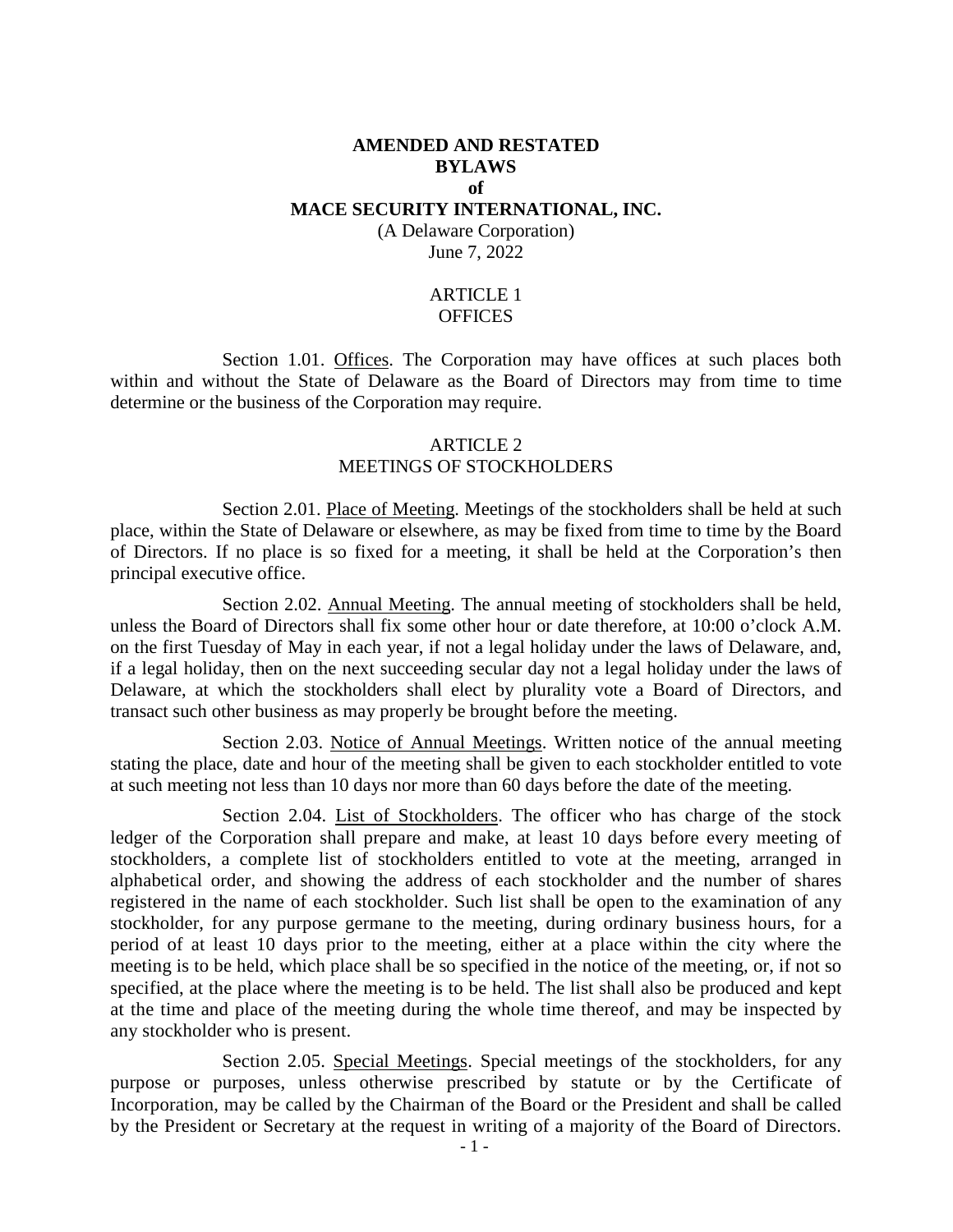Such request shall state the purpose or purposes of the proposed meeting. Business transacted at any special meeting of stockholders shall be limited to the purposes stated in the notice.

Section 2.06. Notice of Special Meetings. Written notice of a special meeting stating the place, date and hour of the meeting and the purpose or purposes for which the meeting is called, shall be given to each stockholder entitled to vote at such meeting not less than 10 days nor more than 60 days before the date of the meeting.

Section 2.07. Quorum; Voting. The holders of one third of the stock issued and outstanding and entitled to vote thereat, present in person or represented by proxy, shall constitute a quorum at all meetings of the stockholders for the transaction of business, except as otherwise provided by statute or by the Certificate of Incorporation. If, however, such quorum shall not be present or represented at any meeting of the stockholders, the stockholders entitled to vote thereat, present in person or represented by proxy, shall have power to adjourn the meeting from time to time, without notice other than announcement at the meeting, until a quorum shall be present or represented. At such adjourned meeting at which a quorum shall be present or represented any business may be transacted which might have been transacted at the meeting as originally notified. If the adjournment is for more than thirty days, or if after the adjournment a new record date is fixed for the adjourned meeting, a notice of the adjourned meeting shall be given to each stockholder of record entitled to vote at the meeting. When a quorum is present at any meeting, except for elections of directors, which shall be decided by plurality vote, the vote of the holders of a majority of the stock having voting power present in person or represented by proxy shall decide any question brought before such meeting, unless the question is one upon which by express provision of statute or of the Certificate of Incorporation, a different vote is required, in which case such express provision shall govern and control the decision of such question. Unless otherwise provided in the Certificate of Incorporation, each stockholder shall at every meeting of stockholders be entitled to one vote in person or by proxy for each share of the capital stock having voting power held by such stockholder, but no shares shall be voted pursuant to a proxy more than three years after the date of the proxy unless the proxy provides for a longer period.

Section 2.08. Action Without a Meeting. Unless otherwise restricted by the Certificate of Incorporation, any action required or permitted to be taken at any annual or special meeting of stockholders may be taken without a meeting, without prior notice and without a vote, if a consent or consents in writing setting forth the action so taken shall be signed by the holders of at least eighty percent (80%) of the outstanding stock of each class of stock entitled to vote thereon and shall be delivered to the Corporation by delivery to its registered office in the State, its principal place of business, or an officer or agent of the Corporation having custody of the book in which proceedings of meetings of stockholders are recorded. Delivery made to a corporation's registered office shall be by hand or by certified or registered mail, return receipt requested. Every written consent shall bear the date of signature of each stockholder who signs the consent and no written consent shall be effective to take the corporate action referred to therein unless, within sixty days after the earliest dated consent delivered in the manner required by this Section to the corporation, written consents signed by a sufficient number of stockholders to take action are delivered in the manner required by this Section to the Corporation. Prompt notice of the taking of the corporate action without a meeting by less than unanimous written consent shall be given to those stockholders who have not consented in writing.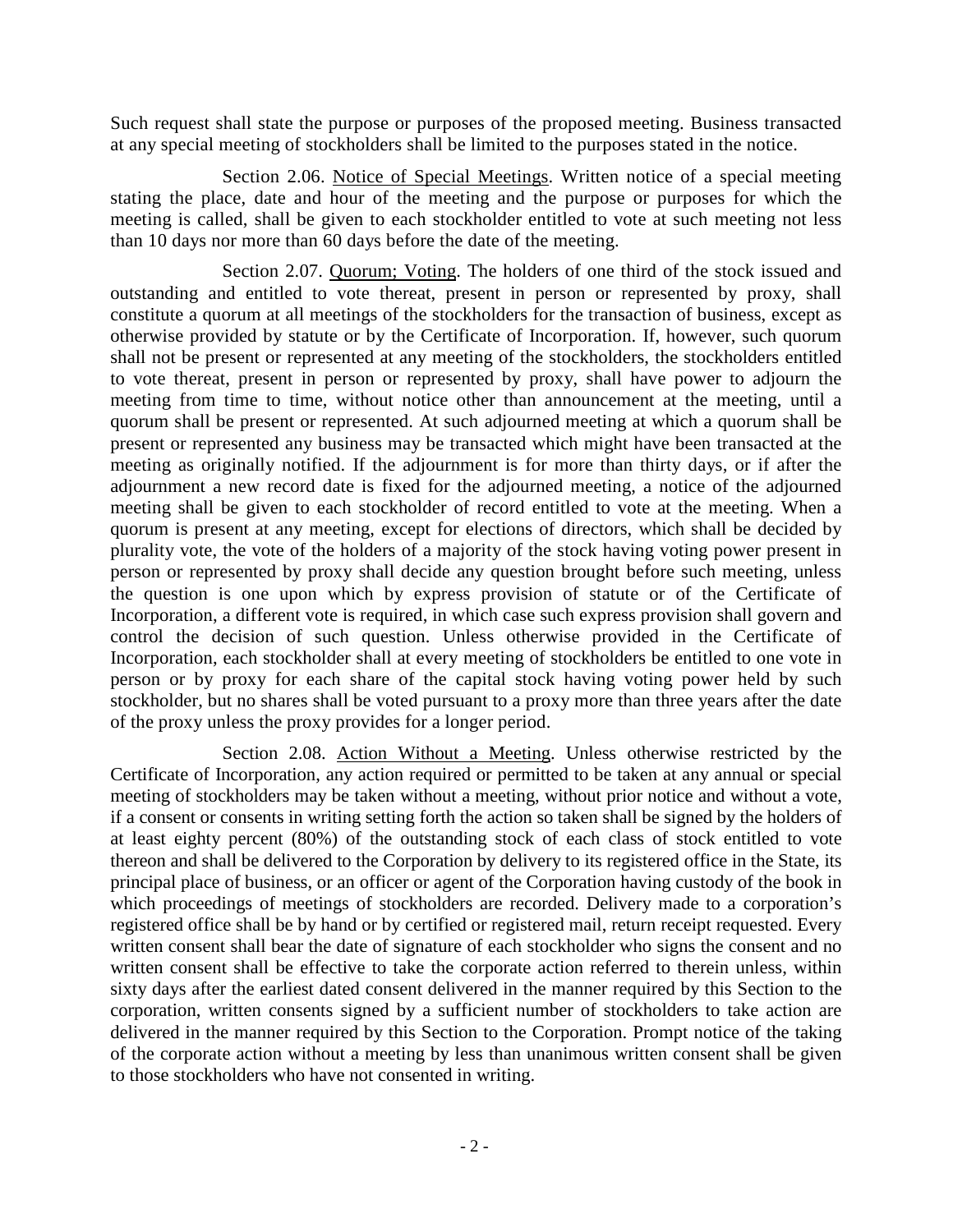### Section 2.09. Advance Notice of Stockholder Nominations and Proposals.

(a) Annual Meetings. At a meeting of the stockholders, only such nominations of persons for the election of directors and such other business shall be conducted as shall have been properly brought before the meeting. Except for nominations that are included in the Corporation's annual meeting notice pursuant to Section 2.03 and 3.14 or any proxy or other material of the Company with respect thereto, to be properly brought before an annual meeting, nominations or such other business must be:

(i) specified in the notice of meeting (or any supplement thereto) given by or at the direction of the Board of Directors or any committee thereof;

(ii) otherwise properly brought before the meeting by or at the direction of the Board of Directors or any committee thereof; or

(iii) otherwise properly brought before an annual meeting by a stockholder who is a stockholder of record of the Corporation at the time such notice of meeting is delivered, who is entitled to vote at the meeting, and who complies with the notice procedures set forth in this Section 2.09.

In addition, any proposal of business (other than the nomination of persons for election to the Board of Directors) must be a proper matter for stockholder action. For business (including, but not limited to, director nominations) to be properly brought before an annual meeting by a stockholder pursuant to Section 2.09(a)(iii), the stockholder or stockholders of record intending to propose the business (the "Proposing Stockholder") must have given timely notice thereof pursuant to this Section 2.09(a), in writing to the Secretary even if such matter is already the subject of any notice to the stockholders or Public Disclosure from the Board of Directors. To be timely, a Proposing Stockholder's notice for an annual meeting must be delivered to the Secretary at the principal executive offices of the Corporation: (x) with respect to the 2022 annual meeting, not later than the close of business on July 8, 2022; and with respect to all subsequent annual meetings: (x) not later than the close of business on the 90th day, nor earlier than the close of business on the 120th day, in advance of the anniversary of the previous year's annual meeting if such meeting is to be held on a day which is not more than 30 days in advance of the anniversary of the previous year's annual meeting or not later than 60 days after the anniversary of the previous year's annual meeting; (y) with respect to any other annual meeting of stockholders, including in the event that no annual meeting was held in the previous year, not earlier than the close of business on the 120th day prior to the annual meeting and not later than the close of business on the later of: (1) the 90th day prior to the annual meeting and (2) the close of business on the tenth day following the first date of Public Disclosure of the date of such meeting. In no event shall the Public Disclosure of an adjournment or postponement of an annual meeting commence a new notice time period (or extend any notice time period). For the purposes of this Section 2.09, "Public Disclosure" shall mean a disclosure made in a press release or in a document filed by the Corporation as a public disclosure through OTCmarkets.com.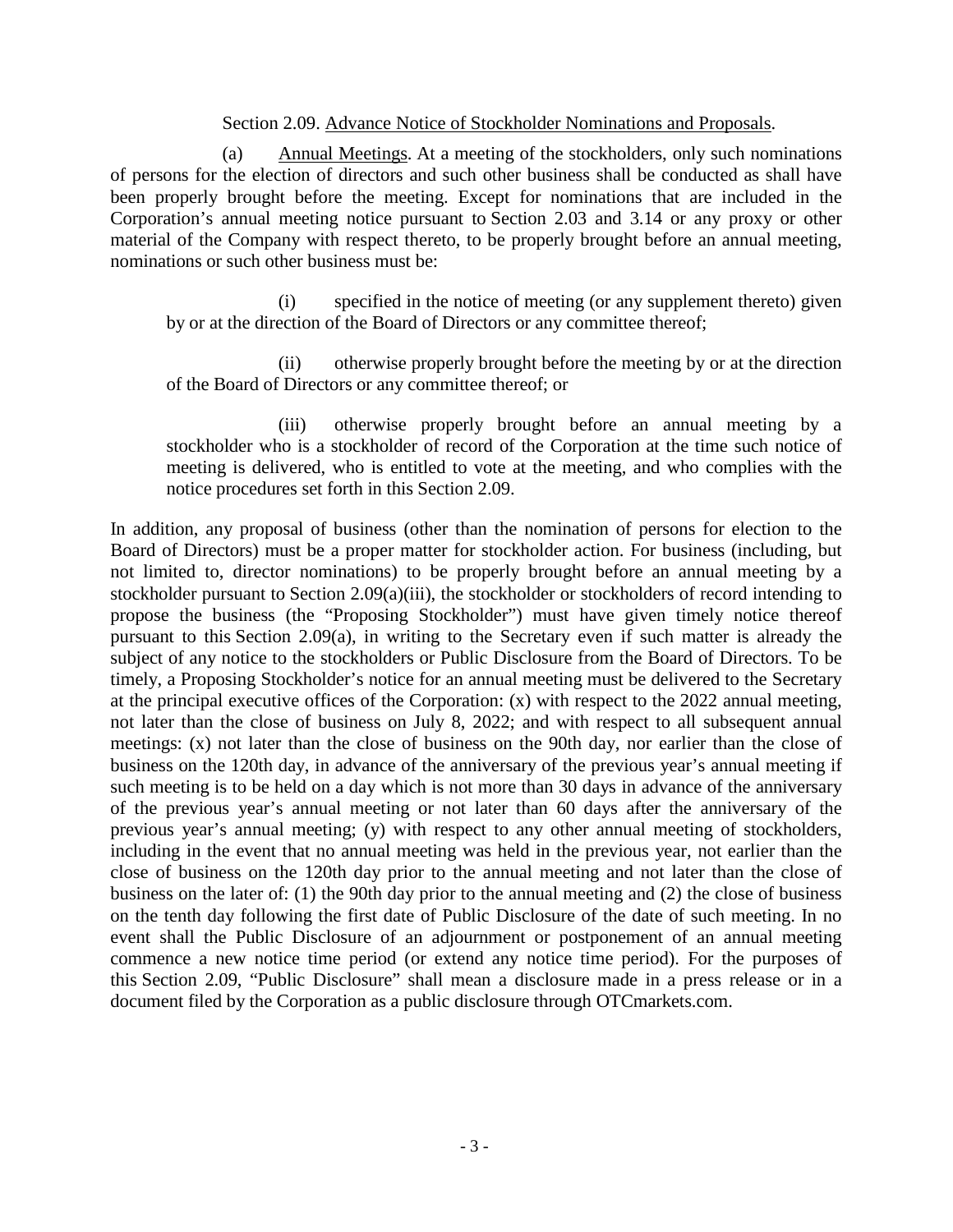(b) Stockholder Nominations. For the nomination of any person or persons for election to the Board of Directors pursuant to Section 2.09(a)(iii) or Section 2.09(d), and in compliance with the requirements set forth in Section 3.14, a Proposing Stockholder's timely notice to the Secretary (in accordance with the time periods for delivery of timely notice as set forth in this Section 2.09) shall set forth or include:

(i) the name, age, business address, and residence address of each nominee proposed in such notice;

(ii) the principal occupation or employment of each such nominee;

(iii) the class and number of shares of stock of the Corporation which are owned of record and beneficially by each such nominee (if any);

(iv) such other information concerning each such nominee as would be required to be disclosed in a notice soliciting proxies for the election of such nominee as a director in an election contest (even if an election contest is not involved);

(v) a written statement and agreement executed by each such nominee acknowledging that such person:

(A) consents to being named in the Corporation's notice of a meeting (and any proxy or other material of the Company with respect thereto) as a nominee and to serving as a director if elected,

(B) intends to serve as a director for the full term for which such person is standing for election, and

(C) makes the following representations: (1) that the director nominee has read and agrees to adhere to the Corporation's Corporate Governance Guidelines, Ethics Guidelines, Equal Employment Policy, Insider Trading Policy, Confidential Information Policy for Employees and any other of the Corporation's policies or guidelines applicable to directors and (2) that the director nominee is not and will not become a party to any agreement, arrangement, or understanding with, and has not given any commitment or assurance to, any person or entity as to how such person, if elected as a director of the Corporation, will act or vote on any nomination or other business proposal, issue, or question (a "Voting Commitment") that has not been disclosed to the Corporation or any Voting Commitment that could limit or interfere with such person's ability to comply, if elected as a director of the Corporation, with such person's fiduciary duties under applicable law, and (3) that the director nominee is not and will not become a party to any agreement, arrangement, or understanding with any person or entity other than the Corporation with respect to any direct or indirect compensation, reimbursement, or indemnification ("Compensation Arrangement") that has not been disclosed to the Corporation in connection with such person's nomination for director or service as a director; and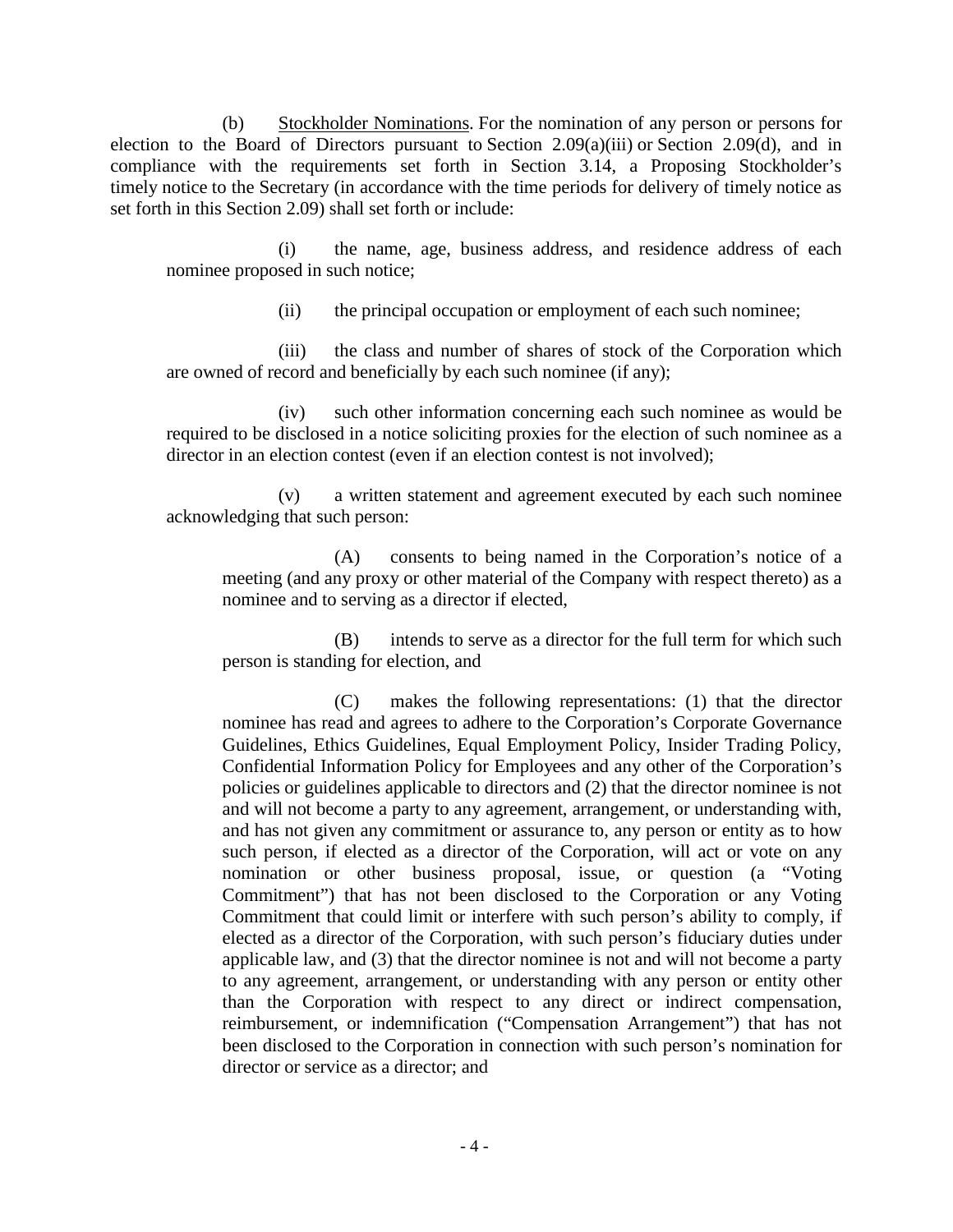(vi) as to the Proposing Stockholder:

(A) the name and address of the Proposing Stockholder as they appear on the Corporation's books and of the beneficial owner, if any, on whose behalf the nomination is being made;

(B) the class and number of shares of the Corporation which are owned by the Proposing Stockholder (beneficially and of record) and owned by the beneficial owner, if any, on whose behalf the nomination is being made, as of the date of the Proposing Stockholder's notice, and a representation that the Proposing Stockholder will notify the Corporation in writing of the class and number of such shares owned of record and beneficially as of the record date for the meeting within five business days after the record date for such meeting;

(C) a description of any agreement, arrangement, or understanding with respect to such nomination between or among the Proposing Stockholder or the beneficial owner, if any, on whose behalf the nomination is being made and any of their affiliates or associates, and any others (including their names) acting in concert with any of the foregoing, and a representation that the Proposing Stockholder will notify the Corporation in writing of any such agreement, arrangement, or understanding in effect as of the record date for the meeting within five business days after the record date for such meeting;

(D) a description of any agreement, arrangement, or understanding (including any derivative or short positions, profit interests, options, hedging transactions, and borrowed or loaned shares) that has been entered into as of the date of the Proposing Stockholder's notice by, or on behalf of, the Proposing Stockholder or the beneficial owner, if any, on whose behalf the nomination is being made and any of their affiliates or associates, the effect or intent of which is to mitigate loss to, manage risk or benefit of share price changes for, or increase or decrease the voting power of such person or any of their affiliates or associates with respect to shares of stock of the Corporation, and a representation that the Proposing Stockholder will notify the Corporation in writing of any such agreement, arrangement, or understanding in effect as of the record date for the meeting within five business days after the record date for such meeting;

(E) a representation that the Proposing Stockholder is a holder of record of shares of the Corporation entitled to vote at the meeting and intends to appear in person or by proxy at the meeting to nominate the person or persons specified in the notice; and

(F) a representation whether the Proposing Stockholder intends to deliver a proxy statement and/or form of proxy to holders of at least the percentage of the Corporation's outstanding stock required to approve the nomination and/or otherwise to solicit proxies from stockholders in support of the nomination.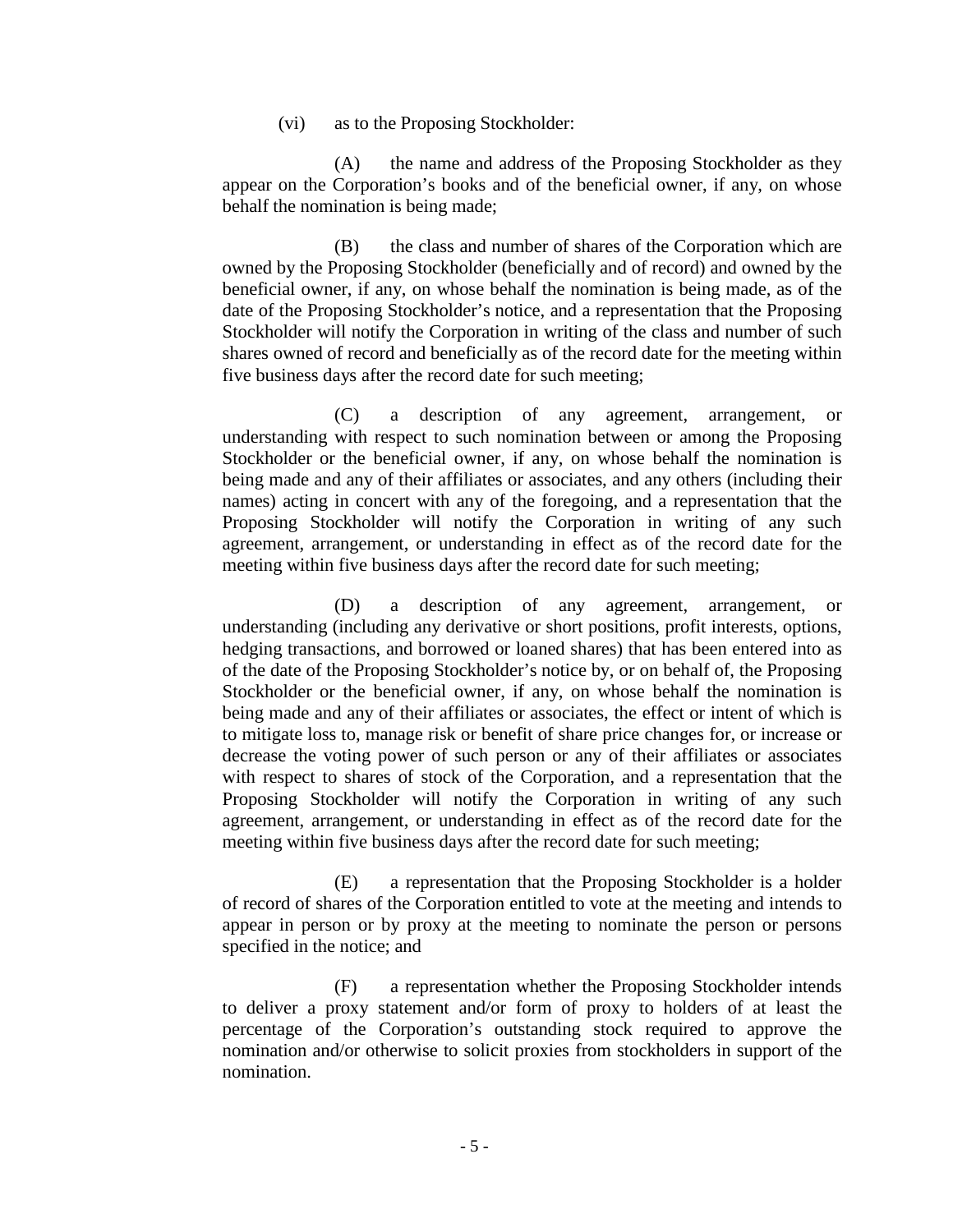The Corporation may require any proposed nominee to furnish such other information as it may reasonably require to determine the eligibility of such proposed nominee to serve as an independent director of the Corporation or that could be material to a reasonable stockholder's understanding of the independence, or lack thereof, of such nominee.

(c) Other Stockholder Proposals. For all business other than director nominations, a Proposing Stockholder's timely notice to the Secretary (in accordance with the time periods for delivery of timely notice as set forth in this Section 2.09) shall set forth as to each matter the Proposing Stockholder proposes to bring before the annual meeting:

(i) a brief description of the business desired to be brought before the annual meeting;

(ii) the reasons for conducting such business at the annual meeting;

(iii) the text of any proposal or business (including the text of any resolutions proposed for consideration and in the event that such business includes a proposal to amend these Bylaws, the language of the proposed amendment);

(iv) any substantial interest (within the meaning of Item 5 of Schedule 14A under the Exchange Act) in such business of such stockholder and the beneficial owner (within the meaning of Section 13(d) of the Exchange Act), if any, on whose behalf the business is being proposed;

(v) a description of all agreements, arrangements, or understandings between or among such stockholder, the beneficial owner, if any, on whose behalf the proposal is being made, any of their affiliates or associates, and any other person or persons (including their names) in connection with the proposal of such business and any material interest of such stockholder, beneficial owner, or any of their affiliates or associates, in such business, including any anticipated benefit therefrom to such stockholder, beneficial owner, or their affiliates or associates; and

(vi) all of the other information required by Section 2.09(b)(vi) above.

(d) Special Meetings of Stockholders. Only such business shall be conducted at a special meeting of stockholders as shall have been brought before the meeting pursuant to the Corporation's notice of meeting or any proxy or other material of the Company with respect thereto. Nominations of persons for election to the Board of Directors may be made at a special meeting of stockholders called by the Board of Directors at which directors are to be elected pursuant to the Corporation's notice of meeting:

(i) by or at the direction of the Board of Directors or any committee thereof; or

(ii) provided that the Board of Directors has determined that directors shall be elected at such meeting, by any stockholder of the Corporation who is a stockholder of record at the time the notice provided for in this Section 2.09(d) is delivered to the Secretary, who is entitled to vote at the meeting, and upon such election and who complies with the notice procedures set forth in this Section 2.09.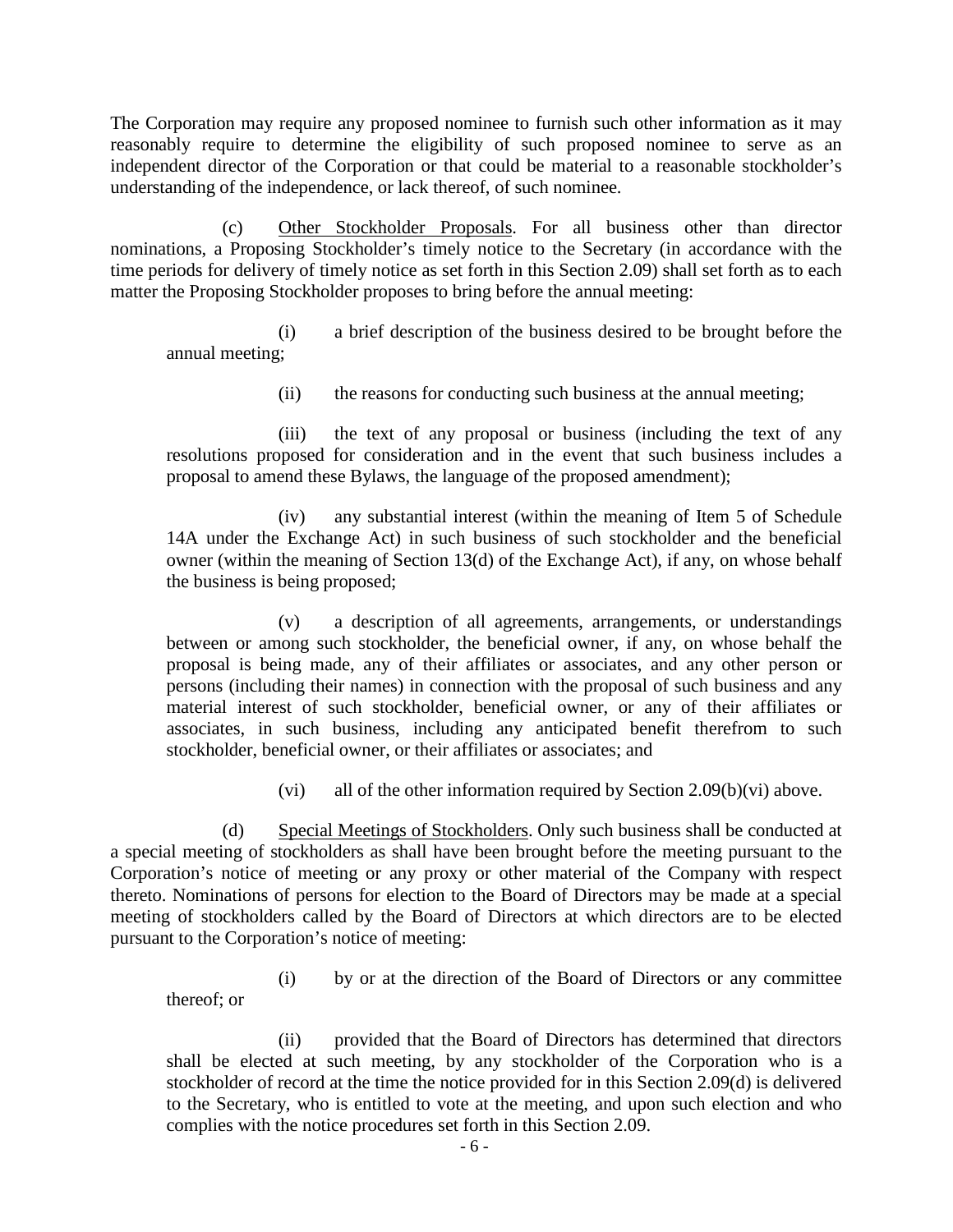In the event the Corporation calls a special meeting of stockholders for the purpose of electing one or more directors to the Board of Directors, any such stockholder entitled to vote in such election of directors may nominate a person or persons (as the case may be) for election to such position(s) as specified in the Corporation's notice of meeting, if such stockholder delivers a stockholder's notice that complies with the requirements of Section 2.09(b) to the Secretary at the principal executive offices of the Corporation not earlier than the close of business on the 120th day prior to such special meeting and not later than the close of business on the later of: (x) the 90th day prior to such special meeting; or (y) the tenth (10th) day following the date of the first Public Disclosure of the date of the special meeting and of the nominees proposed by the Board of Directors to be elected at such meeting. In no event shall the Public Disclosure of an adjournment or postponement of a special meeting commence a new time period (or extend any notice time period).

(e) Effect of Noncompliance. Only such persons who are nominated in accordance with the procedures set forth in this Section 2.09 shall be eligible to be elected at any meeting of stockholders of the Corporation to serve as directors and only such other business shall be conducted at a meeting as shall be brought before the meeting in accordance with the procedures set forth in this Section 2.09, as applicable. If any proposed nomination was not made or proposed in compliance with this Section 2.09, as applicable, or other business was not made or proposed in compliance with this Section 2.09, then except as otherwise required by law, the chair of the meeting shall have the power to declare that such nomination shall be disregarded or that such proposed other business shall not be transacted. Notwithstanding anything in these Bylaws to the contrary, unless otherwise required by law, if a Proposing Stockholder intending to propose business or make nominations at an annual meeting or propose a nomination at a special meeting pursuant to this Section 2.09 does not provide the information required under this Section 2.09 to the Corporation, including but not limited to the updated information required by Section 2.09(b)(vi)(B), Section 2.09(b)(vi)(C), and Section 2.09(b)(vi)(D) within five business days after the record date for such meeting or the Proposing Stockholder (or a qualified representative of the Proposing Stockholder) does not appear at the meeting to present the proposed business or nominations, such business or nominations shall not be considered, notwithstanding that proxies in respect of such business or nominations may have been received by the Corporation.

#### ARTICLE 3 DIRECTORS

Section 3.01. Number and Term of Office. The number of directors of the Corporation shall be such number as shall be designated from time to time by resolution of the Board of Directors and initially shall be seven (7). The directors shall be elected at the annual meeting of the stockholders, except as provided in Section 3.02 hereof. Each director elected shall hold office for a term of one year and shall serve until his successor is elected and qualified or until his earlier death, resignation or removal. Directors need not be stockholders.

Section 3.02. Vacancies. Except as otherwise provided by the Corporation=s Certificate of Incorporation, vacancies and newly created directorships resulting from any increase in the authorized number of directors may be filled by a majority of the directors then in office, though less than a quorum, or by a sole remaining director, and the directors so chosen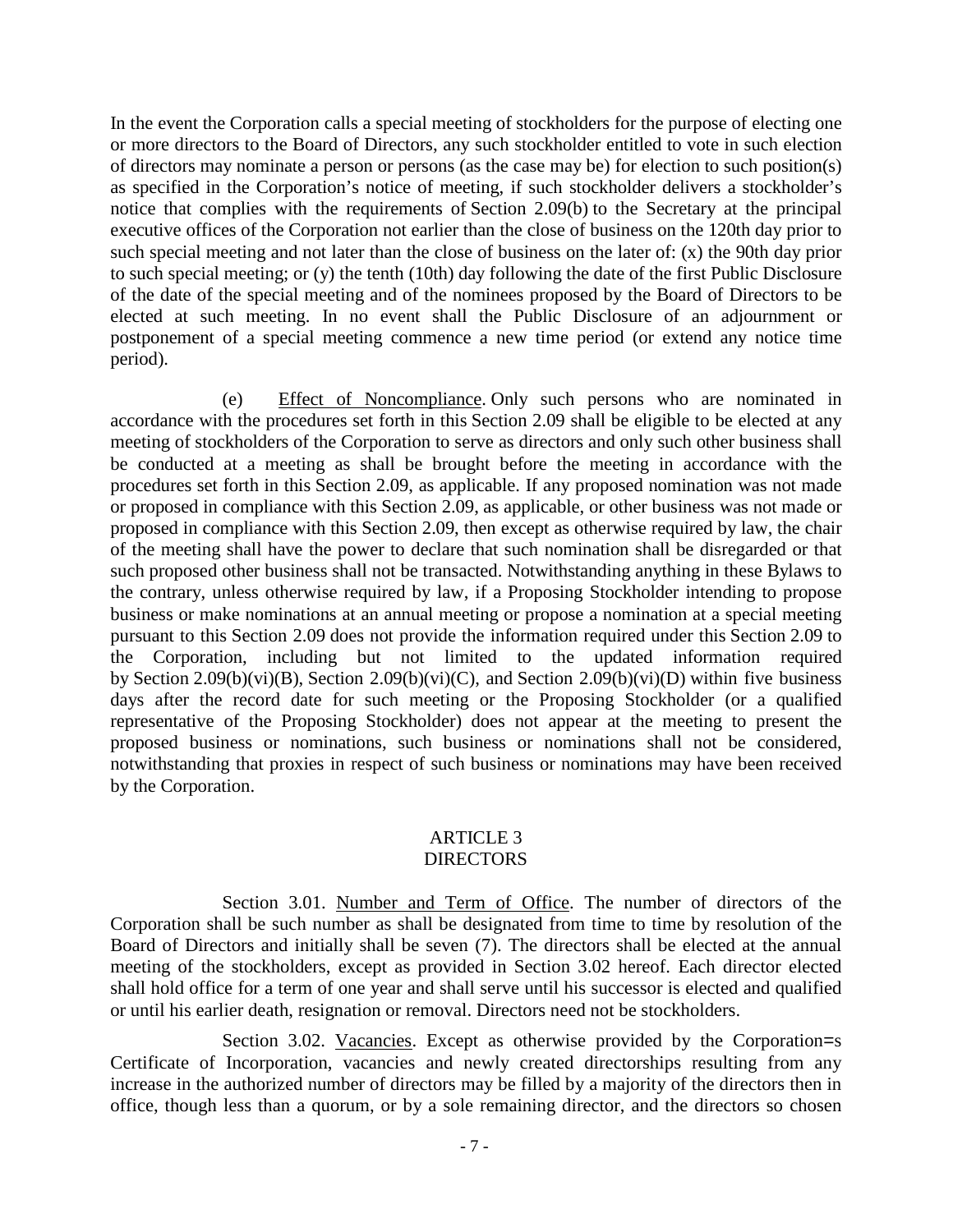shall hold office until the next annual election and until their successors are duly elected and shall qualify, unless sooner displaced. If there are no directors in office, then an election of directors may be held in the manner provided by statute. If, at the time of filling any vacancy or any newly created directorship, the directors then in office shall constitute less than a majority of the whole board (as constituted immediately prior to any such increase), the Court of Chancery may, upon application of any stockholder or stockholders holding at least 10 percent of the total number of the shares at the time outstanding having the right to vote for such directors, summarily order an election to be held to fill any such vacancies or newly created directorships, or to replace the directors chosen by the directors then in office.

Section 3.03. Resignations; Removal. Any director may resign at any time by giving written notice to the Board of Directors, the Chairman of the Board, if there is one, the President, or the Secretary. Such resignation shall take effect at the time of receipt thereof or at any later time specified therein; and, unless otherwise specified therein, the acceptance of such resignation shall not be necessary to make it effective. Any director may be removed at any time by the unanimous vote of all other directors or as provided in the Corporation=s Certificate of Incorporation.

Section 3.04. Direction of Management. The business of the Corporation shall be managed under the direction of its Board of Directors, which may exercise all such powers of the Corporation and do all such lawful acts and things as are not by statute or by the Certificate of Incorporation or by these Bylaws directed or required to be exercised or done by the stockholders

Section 3.05. Place of Meetings. The Board of Directors of the Corporation may hold meetings, both regular and special, either within or without the State of Delaware.

Section 3.06. Annual Meeting. Immediately after each annual election of directors, the Board of Directors shall meet for the purpose of organization, election of officers, and the transaction of other business, at the place where such election of directors was held or, if notice of such meeting is given, at the place specified in such notice. Notice of such meeting need not be given. In the absence of a quorum at said meeting, the same may be held at any other time and place which shall be specified in a notice given as hereinafter provided for special meetings of the Board of Directors, or as shall be specified in a written waiver signed by the directors, if any, not attending and participating in the meeting.

Section 3.07. Regular Meetings. Regular meetings of the Board of Directors may be held without notice at such time and place as shall from time to time be determined by the Board.

Section 3.08. Special Meetings. Special meetings of the Board of Directors may be called by the Chairman of the Board, if there is one, or the President on 2 days' notice to each director; either personally (including telephone), or in the manner specified in Section 4.01; special meetings shall be called by the Chairman of the Board, if there is one, or the President or the Secretary in like manner and on like notice on the written request of two directors.

Section 3.09. Quorum; Voting. At all meetings of the Board, a majority of the directors shall constitute a quorum for the transaction of business; and at all meetings of any committee of the Board, a majority of the members of such committee shall constitute a quorum for the transaction of business. The act of a majority of the directors present at any meeting of the Board of Directors or any committee thereof at which there is a quorum present shall be the act of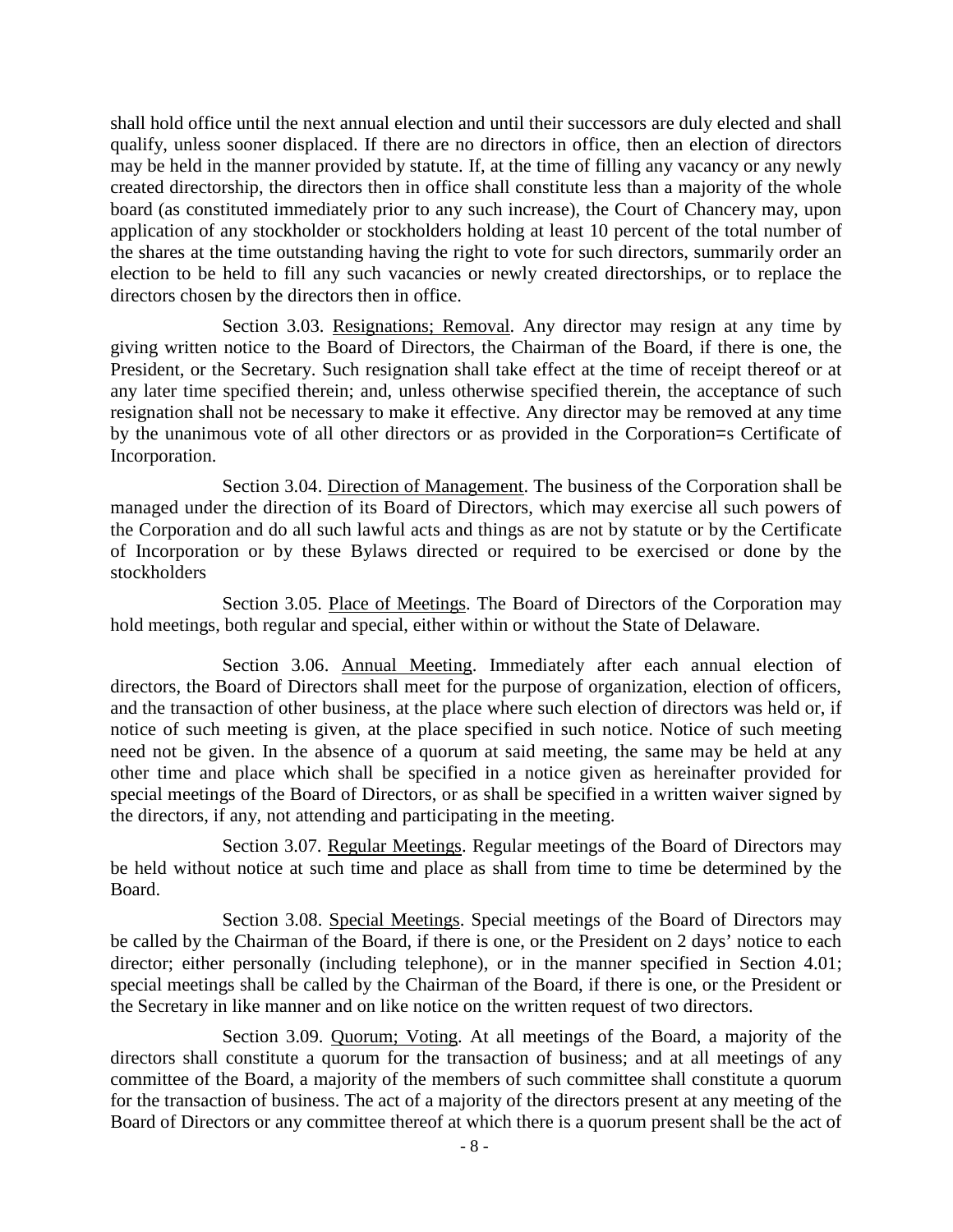the Board of Directors or such committee, as the case may be, except as may be otherwise specifically provided by statute or by the Certificate of Incorporation. If a quorum shall not be present at any meeting of the Board of Directors or committee thereof, the directors present thereat may adjourn the meeting from time to time, without notice other than announcement at the meeting, until a quorum shall be present.

Section 3.10. Action Without a Meeting. Any action required or permitted to be taken at any meeting of the Board of Directors or of any committee thereof may be taken without a meeting, if all members of the Board or committee, as the case may be, consent thereto in writing, and the writing or writings are filed with the minutes of proceedings of the Board or committee.

Section 3.11. Participation in Meetings. One or more directors may participate in any meeting of the Board or committee thereof by means of conference telephone or similar communications equipment by which all persons participating can hear each other.

Section 3.12. Committees of Directors. The Board of Directors may, by resolution passed by a majority of the whole Board, designate one or more committees, each committee to consist of one or more of the directors of the Corporation. The Board may designate one or more directors as alternate members of any committee, who may replace any absent or disqualified member at any meeting of the committee. Any such committee, to the extent provided in the resolution, shall have and may exercise all of the powers and authority of the Board of Directors and may authorize the seal of the Corporation to be affixed to all papers which may require it, but no such committee shall have the power or authority in reference to amending the Certificate of Incorporation (except that a committee may, to the extent authorized in the resolution providing for the issuance of shares of stock adopted by the Board of Directors, fix any preferences or rights of such shares relating to dividends, redemption, dissolution, any distribution of assets of the Corporation or the conversion into, or the exchange of such shares for, shares of any other class or classes or any other series of the same or any other class or classes of stock of the Corporation), adopting an agreement of merger or consolidation, recommending to the stockholders the sale, lease or exchange of all or substantially all of the Corporation's property and assets, recommending to the stockholders a dissolution of the Corporation or a revocation of a dissolution, or amending the Bylaws of the Corporation; and, unless the resolution expressly so provides, no such committee shall have the power or authority to declare a dividend, to authorize the issuance of stock, or to adopt a certificate of ownership and merger. Such committee or committees shall have such name or names as may be determined from time to time by resolution adopted by the Board of Directors. Each committee shall keep regular minutes of its meetings and report the same to the Board of Directors when requested.

Section 3.13. Compensation of Directors. Each director shall be entitled to receive such compensation, if any, as may from time to time be fixed by the Board of Directors. Members of special or standing committees may be allowed like compensation for attending committee meetings. Directors may also be reimbursed by the Corporation for all reasonable expenses incurred in traveling to and from the place of each meeting of the Board or of any such committee or otherwise incurred in the performance of their duties as directors. No payment referred to herein shall preclude any director from serving the Corporation in any other capacity and receiving compensation therefor.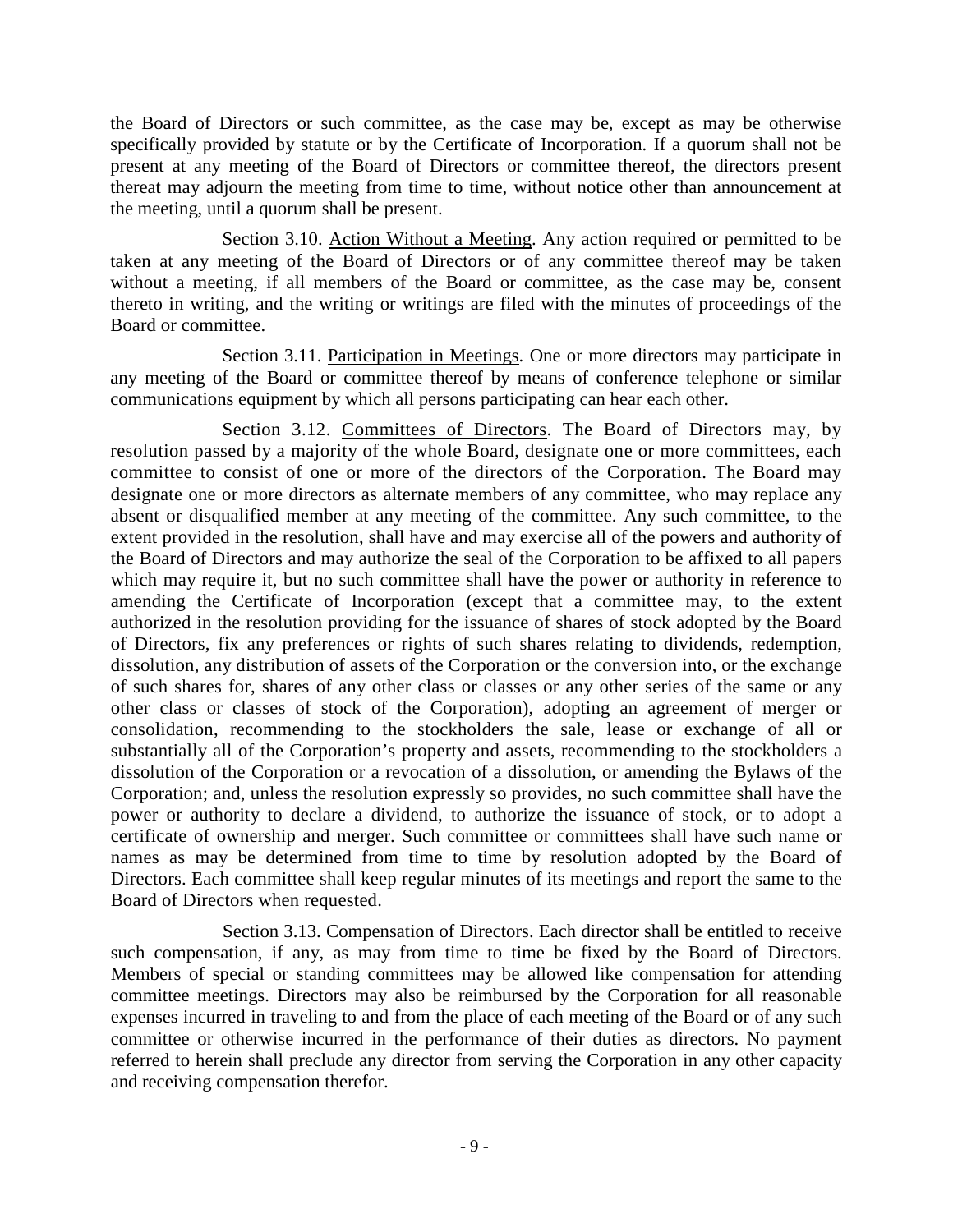Section 3.14. Independent Directors. At least 66.67% of the members of the Board of Directors shall be independent directors, as defined below. A person shall not be considered an "independent director" if (i) the person does not meet the definition of "independent director" adopted by The Nasdaq Global Market or such other exchange as the Corporation is then listed upon or (ii) the person has a relationship which, in the opinion of the Board of Directors, would interfere with the exercise of independent judgment in carrying out the responsibilities of a director. The following persons shall not be considered independent by the Board of Directors.

(a) A person who is, or at any time during the past three years was, employed by the Corporation or has a family member that was employed by the Corporation at any time during the past three years, shall not be considered independent. For purposes of this Section 3.14, "family member" shall mean a person's spouse, parent, child, sibling, whether by blood, marriage or adoption, or anyone residing in such person's home. A person who is a relative of a current officer of the Corporation or an affiliate of the Corporation and the officer is an officer that is subject to Section 16 of the Securities Act of 1934, as amended, shall not be considered independent. For purposes of this Section 3.14, "relative" shall mean any of the person's Family Members or a person's aunt, uncle, nice, nephew or first degree cousin, whether by blood, marriage or adoption.

(b) A person who is a relative of any current employee of the Corporation (regardless of the employee's position with the Corporation) and there are other factors present that cause the Board of Directors to be concerned about the person's independence, shall not be considered independent.

(c) A person (or a relative of a person) who currently or within the last three years has provided professional services directly to the Corporation, to an affiliate of the Corporation or an individual officer of the Corporation or one of its affiliates in excess of \$10,000 in any year shall not be considered independent. For purpose of this Section 3.14, "professional services" shall mean legal, accounting, financial advice, investment banking services or general business consulting services.

This Section 3.14 may not be amended or repealed without the approval by an affirmative vote of not less than 66.67% of the stockholders of the Corporation. Any inconsistent provisions of the Corporation's Bylaws are hereby modified to be consistent with the provisions of this Section 3.14. The foregoing provisions, insofar as they establish eligibility to serve as a director or as a committee member, shall not have the effect of removing any director or committee member from office but shall be given effect on and after the Annual Meeting of Stockholders held in 2007. The Nominating Committee of the Corporation shall not recommend, and the Board of Directors shall not nominate, candidates for election to the Board of Directors, except as may be consistent with the provisions of this Section 3.14, and no corporate funds may be expended for the solicitation of proxies to revoke this Section 3.14.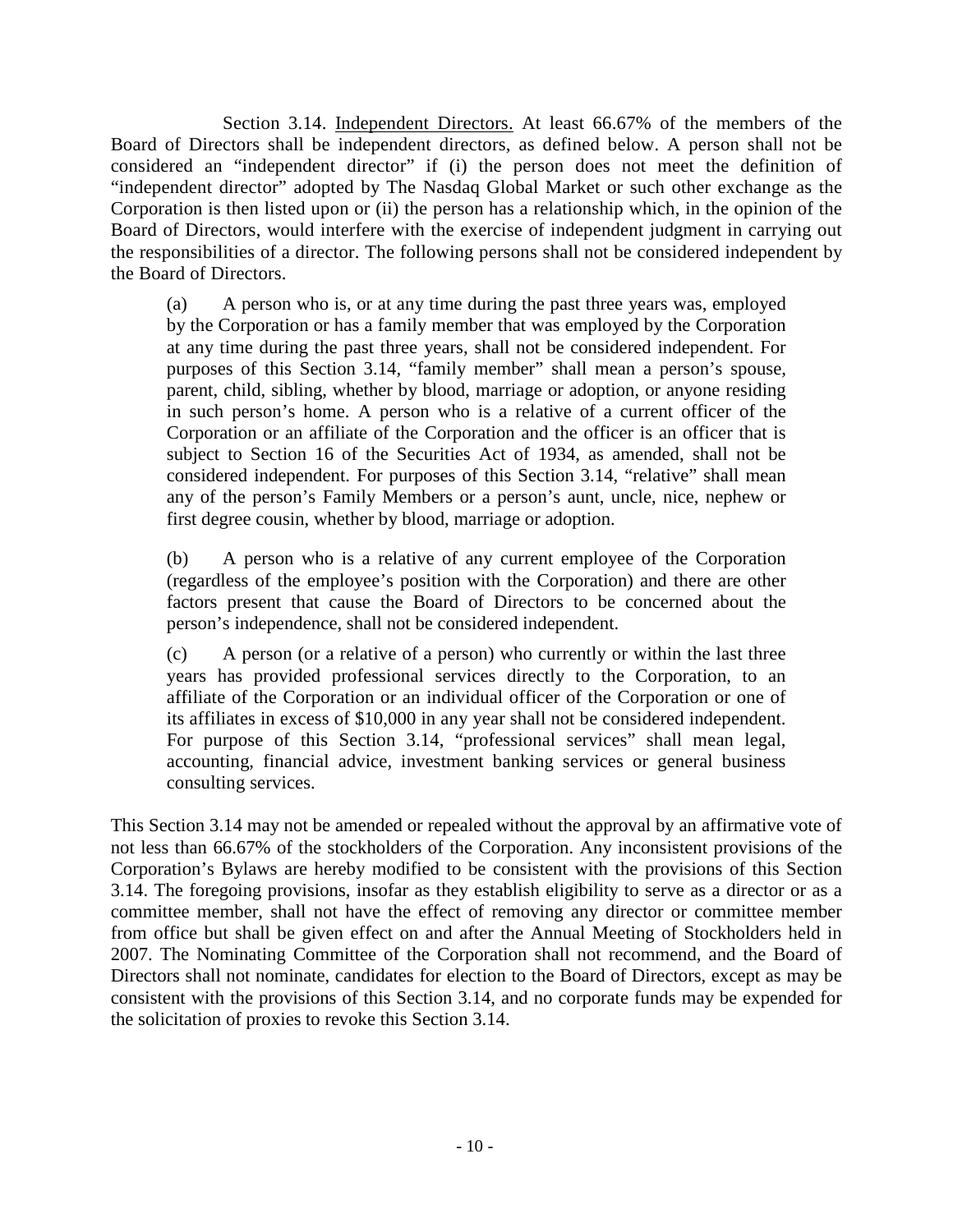## ARTICLE 4 NOTICES

Section 4.01. Notices. Whenever, under the provisions of law or of the Certificate of Incorporation or of these Bylaws, notice is required to be given to any director or stockholder, such requirement shall not be construed to necessitate personal notice. Such notice may in every instance be effectively given by depositing a writing in a post office or letter box, in a postpaid, sealed wrapper, or by dispatching a prepaid telegram, cable, telecopy or telex or by delivering a writing in a sealed wrapper prepaid to a reputable courier service, in each case addressed to such director or stockholder, at his address as it appears on the records of the Corporation in the case of a stockholder and at his business address (unless he shall have filed a written request with the Secretary that notices be directed to a different address) in the case of a director. Such notice shall be deemed to be given at the time it is so dispatched.

 Section 4.02. Waiver of Notice. Whenever, under the provisions of law or of the Certificate of Incorporation or of these Bylaws, notice is required to be given, a waiver thereof in writing, signed by the person or persons entitled to said notice, whether before or after the time of the event for which notice is to be given, shall be deemed equivalent thereto. Neither the business nor the purpose of any meeting need be specified in such a waiver.

# ARTICLE 5 **OFFICERS**

Section 5.01. Number. The officers of the Corporation shall be a Chief Executive Officer, a President, a Secretary and a Treasurer, and may also include a Chairman of the Board, one or more Vice Presidents, one or more Assistant Secretaries and Assistant Treasurers, and such other officers as may be elected by the Board of Directors. Any number of offices may be held by the same person.

Section 5.02. Election and Term of Office. The officers of the Corporation shall be elected by the Board of Directors. Officers shall hold office at the pleasure of the Board.

Section 5.03. Removal. Any officer may be removed at any time by the Board of Directors. Any vacancy occurring in any office of the Corporation may be filled by the Board of Directors.

Section 5.04. Chairman of the Board. The Chairman of the Board, if there is one, shall preside at all meetings of the Board of Directors and shall perform such other duties, if any, as may be specified by the Board from time to time.

Section 5.05. Chief Executive Officer. The Chief Executive Officer shall be the chief executive officer of the Corporation and shall have overall responsibility for the management of the business and operations of the Corporation and shall see that all orders and resolutions of the Board are carried into effect. In the absence of the Chairman of the Board, the Chief Executive Officer shall preside over meetings of the Board of Directors and shall also have such other duties as from time to time may be assigned to him by the Board.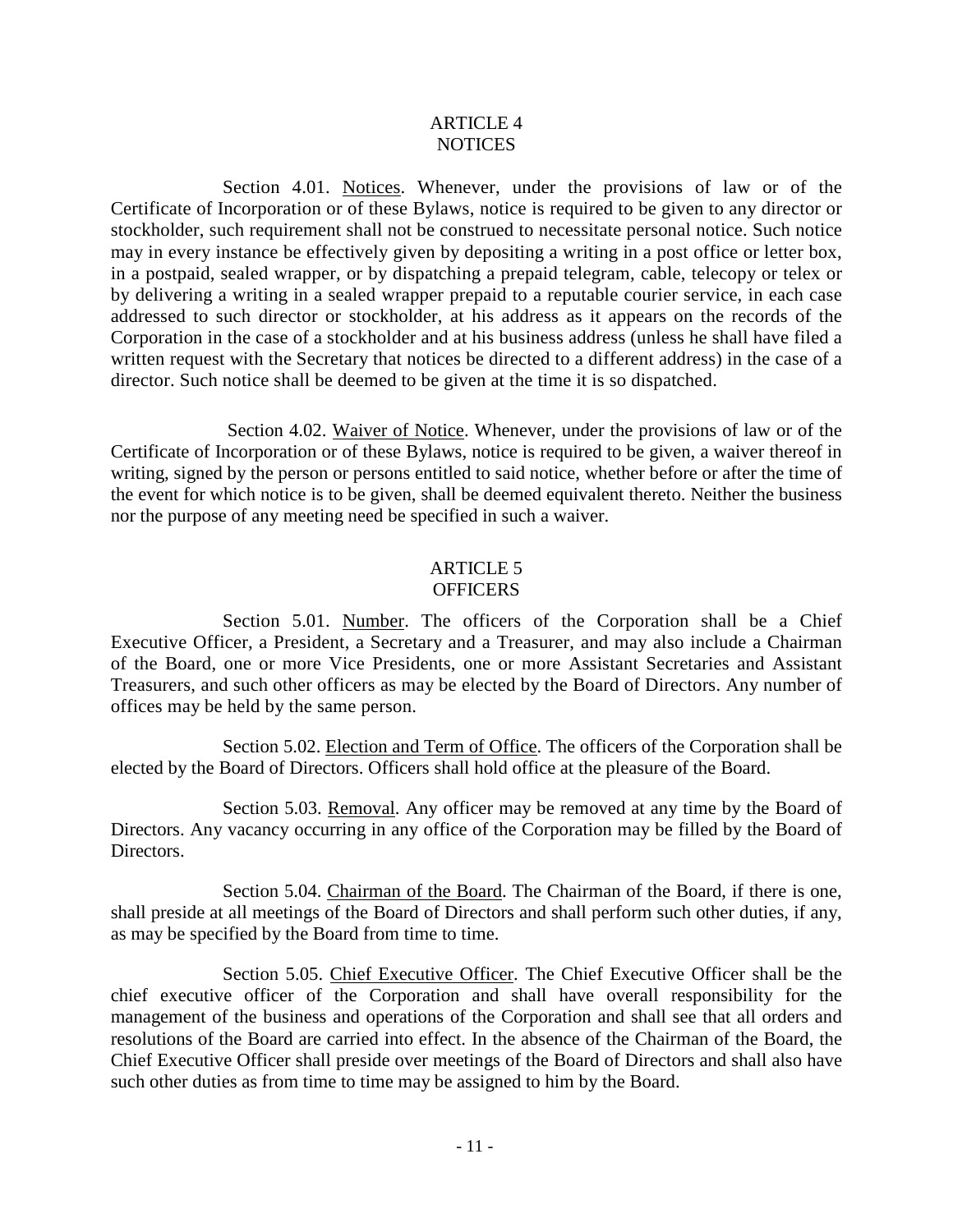Section 5.06. President. In general, the President shall perform all duties incident to the office of President and such other duties as from time to time may be assigned to him by the Board.

Section 5.07. Vice Presidents. The Vice Presidents shall perform such duties and have such authority as may be specified in these Bylaws or by the Board of Directors or the President. In the absence or disability of the President, the Vice Presidents, in order of seniority established by the Board of Directors or the President, shall perform the duties and exercise the powers of the President.

Section 5.08. Secretary. The Secretary shall attend all meetings of the Board of Directors and all meetings of the stockholders and record all the proceedings of the meetings of the stockholders and of the Board of Directors in a book to be kept for that purpose and shall perform like duties for the standing committees when required. He shall give, or cause to be given, notice of all meetings of the stockholders and special meetings of the Board of Directors, and shall perform such other duties as may be prescribed by the Board of Directors or the President. He shall have custody of the corporate seal of the Corporation and he, or an Assistant Secretary, shall have authority to affix the same to any instrument, and when so affixed it may be attested by his signature or by the signature of such Assistant Secretary. The Board of Directors may give general authority to any other officer to affix the seal of the Corporation and to attest the affixing by his signature.

Section 5.09. Assistant Secretaries. The Assistant Secretary or Secretaries shall, in the absence or disability of the Secretary, perform the duties and exercise the authority of the Secretary and shall perform such other duties and have such other authority as the Board of Directors or the President may from time to time prescribe.

Section 5.10. Treasurer. The Treasurer shall have the custody of the corporate funds and securities and shall keep full and accurate accounts of receipts and disbursements in books belonging to the Corporation and shall deposit all monies and other valuable effects in the name and to the credit of the Corporation in such depositories as may be designated by the Board of Directors. He shall disburse the funds of the Corporation as may be ordered by the Board of Directors or the President or the Chief Financial Officer, taking proper vouchers for such disbursements, and shall render to the Board of Directors when the Board so requires, an account of all his transactions as Treasurer and of the financial condition of the Corporation.

Section 5.11. Assistant Treasurers. The Assistant Treasurer or Treasurers shall, in the absence or disability of the Treasurer, perform the duties and exercise the authority of the Treasurer and shall perform such other duties and have such other authority as the Board of Directors may from time to time prescribe.

# ARTICLE 6 INDEMNIFICATION OF DIRECTORS AND OFFICERS

Section 6.01. Indemnification. Each person who was or is made a party or is threatened to be made a party or is involved in any action, suit or proceeding, whether civil, criminal, administrative or investigative (hereinafter "proceeding"), by reason of the fact that he or she, or a person of whom he or she is the legal representative, is or was a director or officer, of the Corporation or is or was serving at the request of the Corporation as a director or officer (or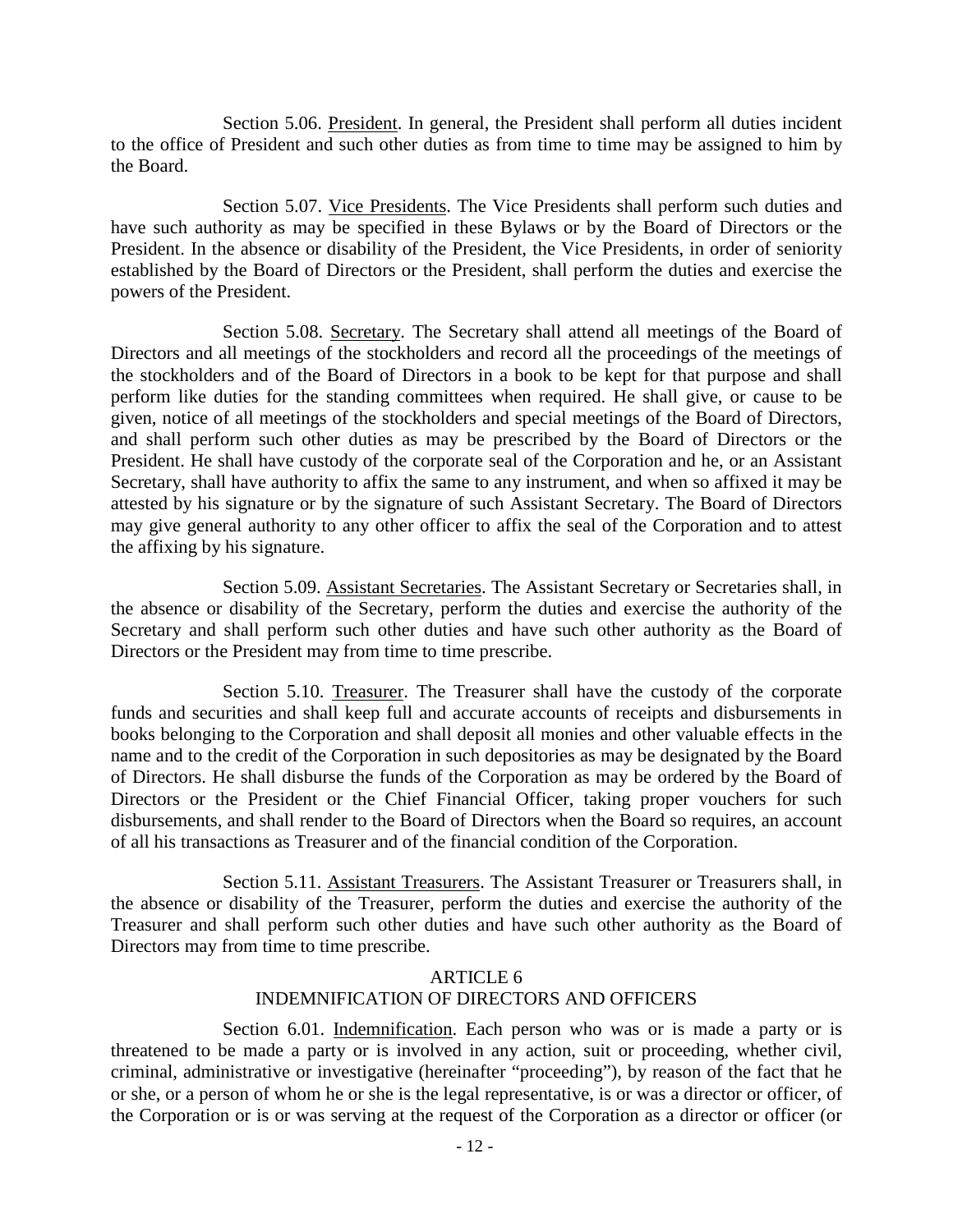person performing similar function), employee or agent of another corporation or of a partnership, joint venture, trust or other enterprise, including service with respect to employee benefit plans, whether the basis of such proceeding is alleged action in an official capacity as a director, officer, employee or agent or in any other capacity while serving as a director, officer, employee or agent, shall be indemnified and held harmless by the Corporation to the fullest extent authorized by the Delaware General Corporation Law, as the same exists or may hereafter be amended (but, in the case of any such amendment, only to the extent that such amendment permits the Corporation to provide broader indemnification rights than said law permitted the Corporation to provide prior to such amendment), against all expense, liability and loss (including attorney's fees, judgments, fines, ERISA excise taxes or penalties and amounts paid or to be paid in settlement) reasonably incurred or suffered by such person in connection therewith and such indemnification shall continue as to a person who has ceased to be a director, officer, employee or agent and shall inure to the benefit of his or her heirs, executors and administrators: provided, however, that except as provided in Section 6.03 hereof, the Corporation shall indemnify any such person seeking indemnification in connection with a proceeding (or part thereof) initiated by such person only if such proceeding (or part thereof) was authorized by the Board of Directors of the Corporation.

Section 6.02. Advances. The right to indemnification conferred by this Article 6 shall include the right to be paid by the Corporation the expenses incurred in defending any such proceeding in advance of its final disposition, including, without limitation, attorney's fees, expert fees and all costs of litigation. Subject to the tender to the Corporation of any undertaking then required under the Delaware General Corporation law with respect to the repayment amounts of amounts advanced, any such expenses, including, without limitation, attorney's fees, expert fees, and all costs of litigation, shall be paid automatically and promptly upon tender by the director, officer, or employee, as applicable, of a demand therefor.

Section 6.03. Procedure. If a claim under this Article 6 is not paid in full by the Corporation within thirty days after a written claim has been received by the Corporation, the claimant may at any time thereafter bring suit against the Corporation to recover the unpaid amount of the claim, and if successful in whole or in part, the claimant shall be entitled to be paid also the expense of prosecuting such claim. It shall be a defense to any such action (other than an action brought to enforce a claim for expenses incurred in defending any proceeding in advance of its final disposition where the required undertaking, if any is required, has been tendered to the Corporation) that the claimant has not met the standards of conduct which make it permissible under the Delaware General Corporation Law for the Corporation to indemnify the claimant for the amount claimed, but the burden of proving such defense shall be on the Corporation. Neither the failure of the Corporation (including its Board of Directors, independent legal counsel, or its stockholders) to have made a determination prior to the commencement of such action that indemnification of the claimant is proper in the circumstances because he or she met the applicable standard of conduct set forth in the Delaware General Corporation Law, nor an actual determination by the Corporation (including its Board of Directors, independent legal counsel, or its stockholders) that the claimant has not met such applicable standard of conduct, shall be a defense to the action or create a presumption that the claimant has not met the applicable standard of conduct.

Section 6.04. Other Rights. The indemnification and advancement of expenses provided by this Article 6 shall not be deemed exclusive of any other rights to which those seeking indemnification or advancement of expenses may be entitled under any insurance or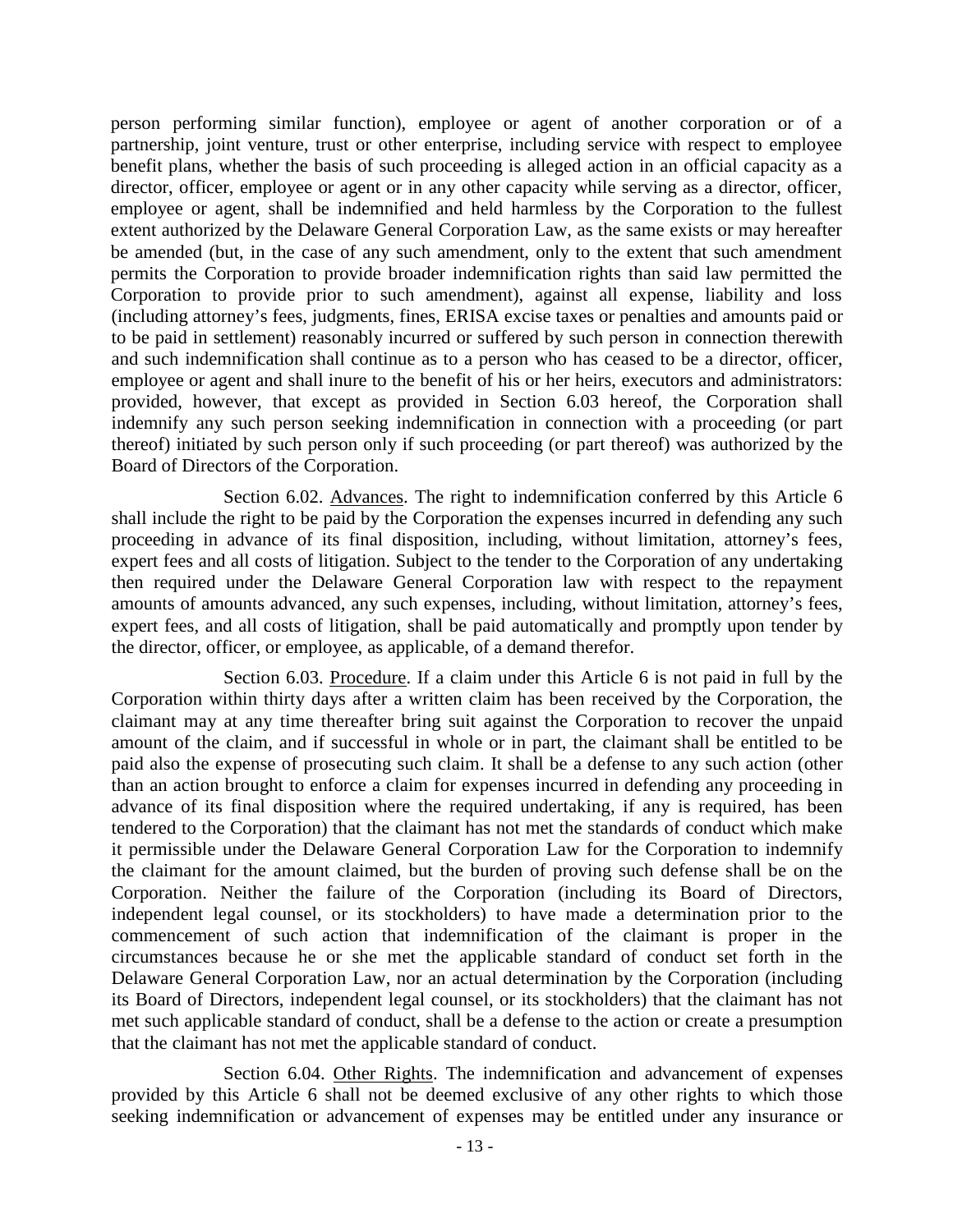other agreement, vote of stockholders or disinterested directors or otherwise, both as to actions in their official capacity and as to actions in another capacity while holding an office, and shall continue as to a person who has ceased to be a director or officer and shall inure to the benefit of the heirs, executors and administrators of such person.

Section 6.05. Insurance. The Corporation shall have power to purchase and maintain insurance on behalf of any person who is or was a director, officer, employee or agent of the Corporation or is or was serving at the request of the Corporation as a director, officer, employee, agent, fiduciary or other representative of another corporation, partnership, joint venture, trust, employee benefit plan or other enterprise, against any liability asserted against him and incurred by him in any such capacity, or arising out of his status as such, whether or not the Corporation would have the power to indemnify him against such liability under the provisions of these Bylaws.

Section 6.06. Modification. The duties of the Corporation to indemnify and to advance expenses to a director or officer provided in this Article 6 shall be in the nature of a contract between the Corporation and each such director or officer, and no amendment or repeal of any provision of this Article 6 shall alter, to the detriment of such director or officer, the right of such person to the advancement of expenses or indemnification related to a claim based on an act or failure to act which took place prior to such amendment, repeal or termination.

Section 6.07 Employees. The Corporation may, by action of its Board of Directors, extend the provisions of this Article 6 to specific employees and agents of the Corporation or other corporation, partnership, joint venture trust, or other enterprise, as applicable, with the same scope and effect as are applicable to directors and officers hereunder.

# ARTICLE 7

# CERTIFICATES OF STOCK

Section 7.01. Stock Certificates. Every holder of stock in the Corporation shall be entitled to have a certificate in the form prescribed by the Board of Directors signed on behalf of the Corporation by the Chairman of the Board or the President or a Vice President and by the Treasurer or an Assistant Treasurer, or the Secretary or an Assistant Secretary of the Corporation, representing the number of shares owned by him in the Corporation. Any or all signatures on the certificate may be a facsimile. In case any officer, transfer agent or registrar who has signed or whose facsimile signature has been placed upon a certificate shall have ceased to be such officer, transfer agent or registrar before such certificate is issued, it may be issued by the Corporation with the same effect as if such person were such officer, transfer agent, or registrar at the date of issue.

Section 7.02. Lost Certificates. The Board of Directors may direct a new certificate or certificates to be issued in place of any certificate or certificates theretofore issued by the Corporation alleged to have been lost, stolen or destroyed, upon the making of an affidavit of that fact by the person claiming the certificate of stock to be lost, stolen or destroyed. When authorizing such issue of a new certificate or certificates, the Board of Directors may, in its discretion and as a condition precedent to the issuance thereof, require the owner of such lost, stolen or destroyed certificate or certificates, or his legal representative, to advertise the same in such manner as it shall require and/or to give the Corporation a bond in such sum as it may direct as indemnity against any claim that may be made against the Corporation with respect to the certificate alleged to have been lost, stolen or destroyed.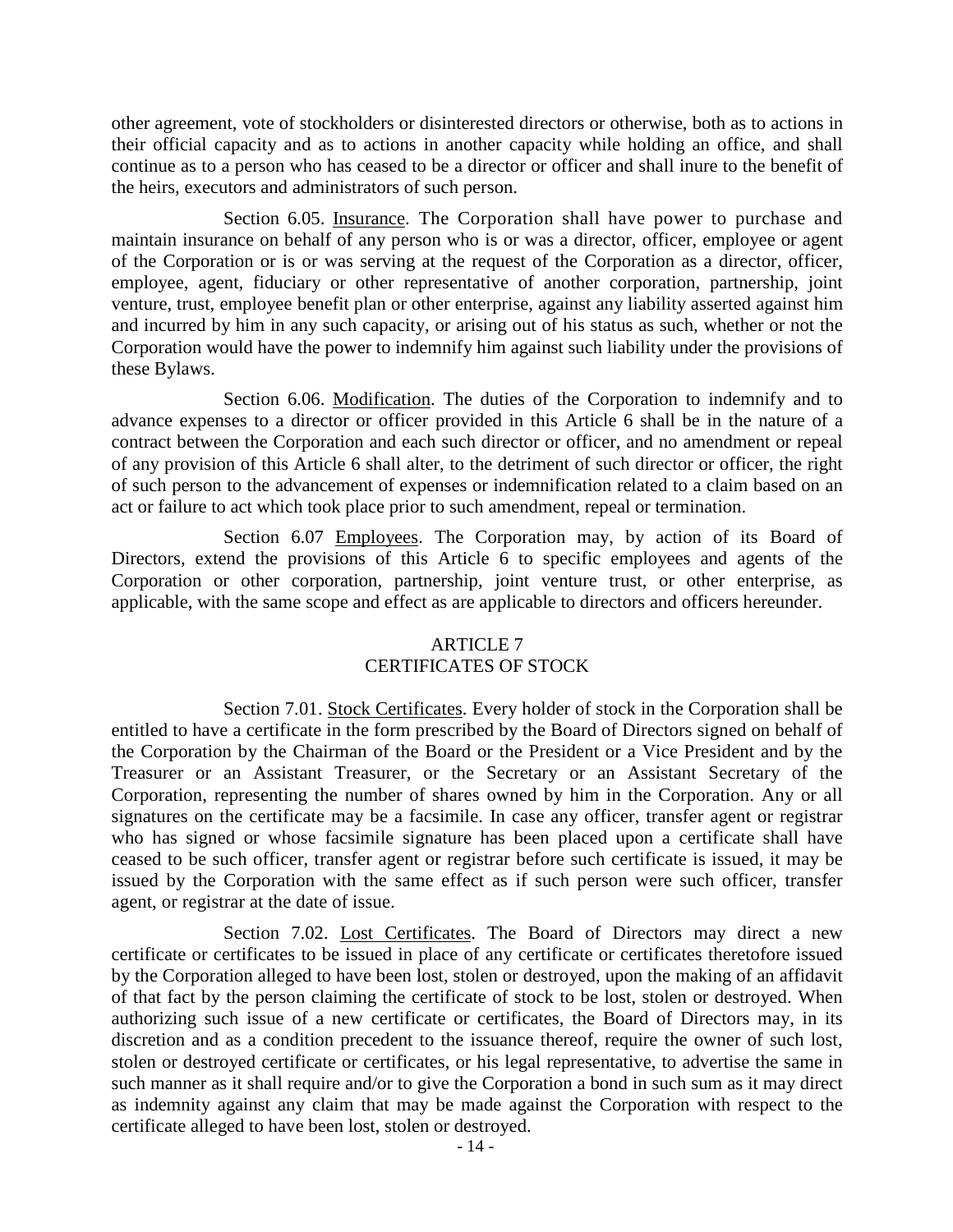Section 7.03. Transfers of Stock. Upon surrender to the Corporation or the transfer agent of the Corporation of a certificate for shares duly endorsed or accompanied by proper evidence of succession, assignment or authority to transfer, it shall be the duty of the Corporation to issue a new certificate to the person entitled thereto, cancel the old certificate and record the transaction upon its books.

Section 7.04. Fixing Record Date. The Board of Directors of the Corporation may fix a record date for the purpose of determining the stockholders entitled to notice of, or to vote at, any meeting of stockholders or any adjournment thereof, or to consent to corporate action in writing without a meeting, or to receive payment of any dividend or other distribution or allotment of any rights, or to exercise any rights in respect of any change, conversion or exchange of stock or for the purpose of any other lawful action. Such record date shall not precede the date upon which the resolution fixing the record date is adopted by the Board of Directors and such record date shall not be (i) in the case of such a meeting of stockholders, more than 60 nor less than 10 days before the date of the meeting of stockholders, or (ii) in the case of consents in writing without a meeting, more than 10 days after the date upon which the resolution fixing the record date is adopted by the Board of Directors, or (iii) in other cases, more than 60 days prior to the payment or allotment or change, conversion or exchange or other action. A determination of stockholders of record entitled to notice of or to vote at a meeting of stockholders shall apply to any adjournment of the meeting unless the Board of Directors fixes a new record date for the adjourned meeting.

Section 7.05. Registered Stockholders. The Corporation shall be entitled to recognize the exclusive right of a person registered on its books as the owner of stock to receive dividends and to vote as such owner, and shall be entitled to hold liable for calls and assessments a person registered on its books as the owner of stock, and shall not be bound to recognize any equitable or other claim to, or interest in, such stock on the part of any other person, whether or not it shall have express or other notice thereof, except as otherwise provided by the laws of Delaware.

# ARTICLE 8

# AMENDMENTS

Section 8.01. Amendments. Except as otherwise required by the Corporation's Certificate of Incorporation, these Bylaws may be altered, amended or repealed, and new Bylaws may be adopted, by the stockholders or by the Board of Directors at any regular meeting of the stockholders or of the Board of Directors or at any special meeting of the stockholders or of the Board of Directors if notice of such alteration, amendment, repeal or adoption of new Bylaws be contained in the notice of such special meeting.

# ARTICLE 9

# LIMITATIONS REGARDING CONVERSION OF PREFERRED STOCK

Section 9.01. Notwithstanding the provisions contained in the Certificate of Incorporation authorizing the Board of Directors to authorize and issue preferred stock in such series and classes and containing such designations as it determines to be appropriate, the Board of Directors shall not be authorized to issue preferred stock entitling the holder thereof to more than one vote per share or containing conversion rights that would allow the holder thereof to convert shares of preferred stock into common stock if the consideration therefore would be less